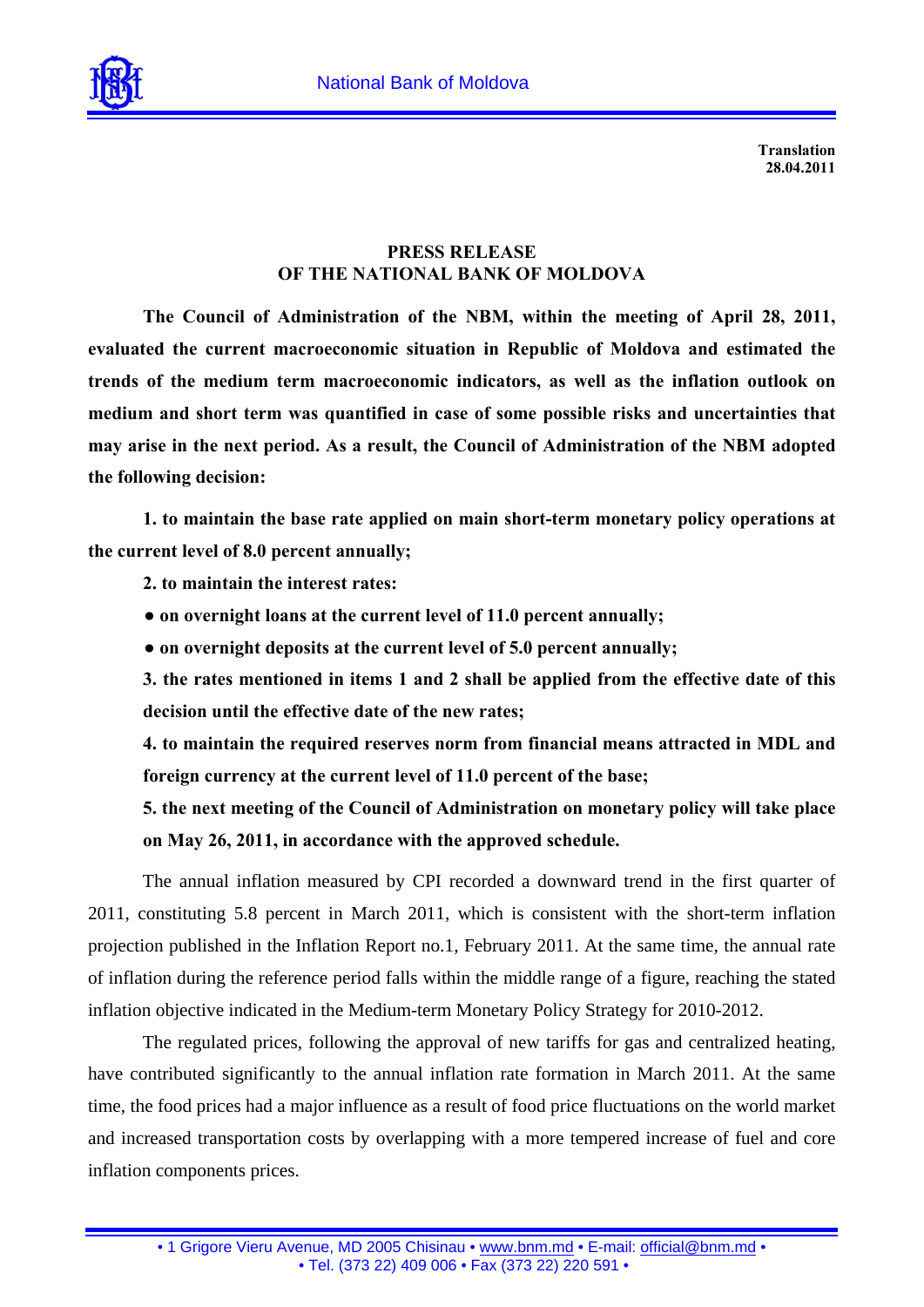

 $\overline{a}$ 

The annual core inflation<sup>1</sup> constituted 2.8 % in March 2011, being far below the CPI level, which further indicates an increased influence of non-monetary factors on inflation process in Moldova.

During the subsequent periods, the inflation will be determined, in particular, by the persistence of inflationary pressures from the supply side, defined mainly by the regulated prices and oil prices increases on the international markets, which are beyond the control of the NBM. In turn, higher prices on the world oil market will be reflected in domestic prices by increasing prices of imported energy (oil, natural gas), but also indirectly by increasing production costs. Also, there remains the risk that prices of imported products will increase as a result of U.S. dollar depreciation against the euro, whose share is significant in the CPI basket.

As the real GDP level is in proximity to its potential level, the output gap will remain neutral throughout the forecast period, thus diminishing the probability of substantial inflationary pressure from demand side.

NBM projections indicate an acceleration of inflation in the third and forth quarter of 2011 with a return to its target by the end of 2012. For 2011, the balance of risks related to the forecast is relatively balanced. For 2012, the risks will remain high and the budgetary and fiscal policy will be expansionary, reflecting on prices by stimulating the aggregate demand or through indirect taxes.

On April 28, 2011, the Council of Administration of the NBM decided to maintain the monetary policy interest rate at the current level of 8.0 percent and the required reserves ratio in MDL and in foreign currency at the current level of 11.0 percent. This decision aims to ensure financial sustainability and to continue to boost the economy in conjunction with optimizing the savings of the population.

NBM will continue to manage firmly the liquidity excess in the banking system through sterilization operations to streamline the transmission mechanism of monetary policy decisions on the real economy and ensure a disinflationary macroeconomic framework.

NBM will maintain the adaptive character of the monetary policy, following and anticipating further the macroeconomic indicators developments, the situation in the money and foreign exchange market in order to ensure appropriate conditions for maintaining the balance between price stability and national economic recovery.

<sup>1</sup> The core inflation is calculated by the NBS, excluding the prices that are outside the area of influence of the monetary policy measures promoted by the NBM, such as food and beverages, fuel, products and services with regulated prices.